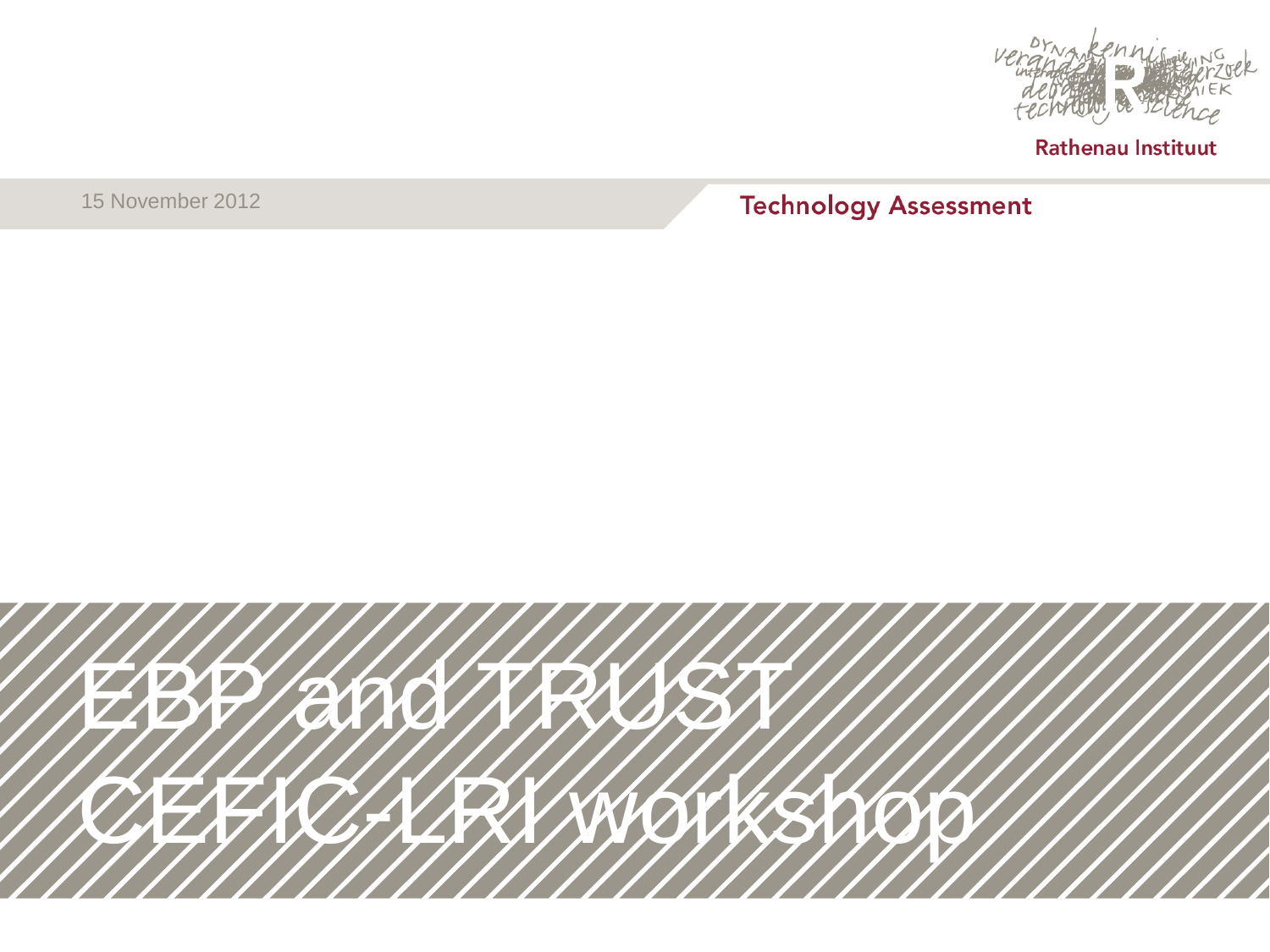

- Technology Assessment and Science Policy Analyses
- Co- evolution
- The Hague, Parliament, independent
- RELSA
- Converging technologies
- Synthetic biology
- Resources
- Digitalization
- Human enhancement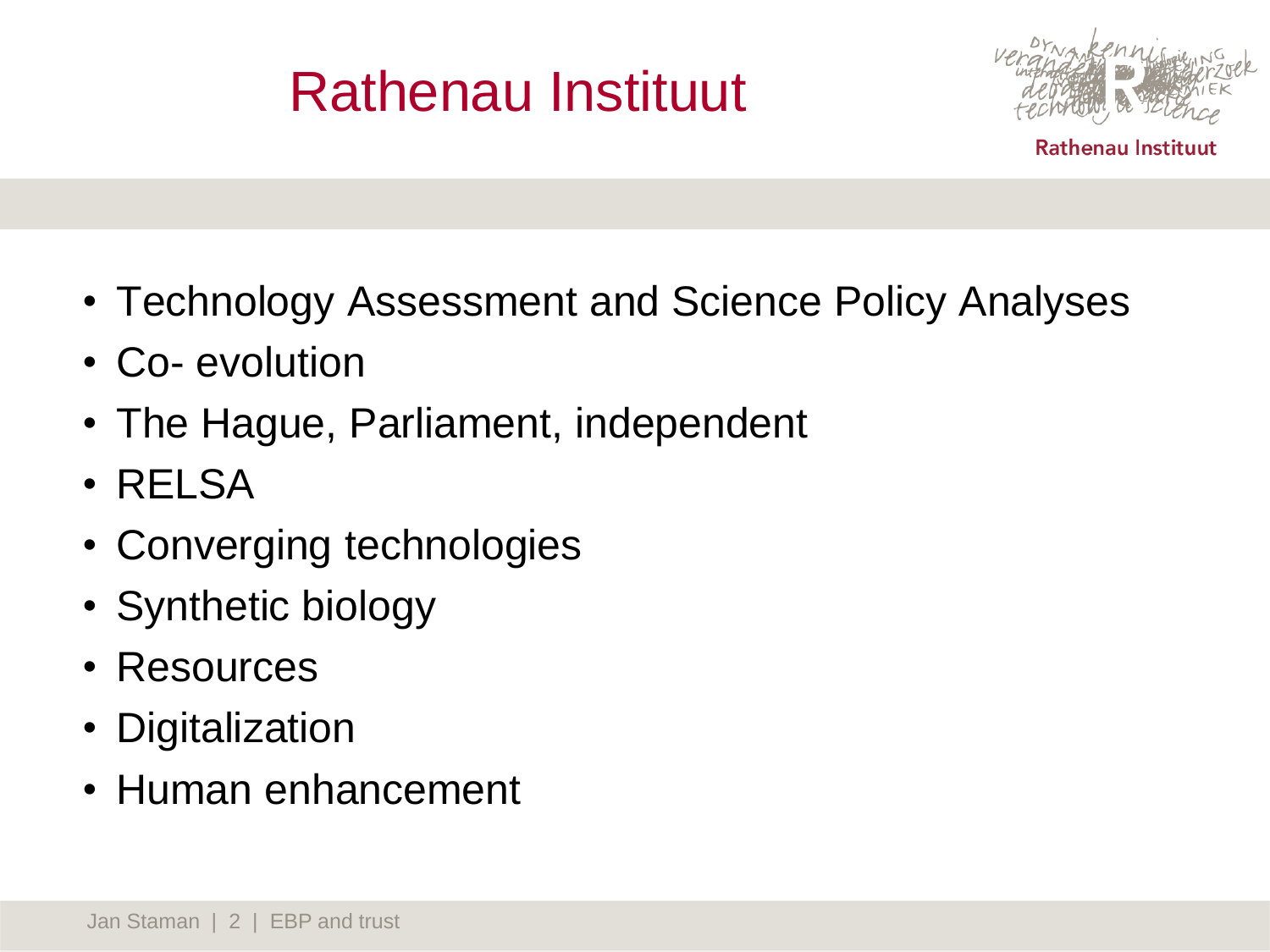## Sound scientific evidence, RA, SS and trust



- EMW
- Nuclear energy
- Vaccination
- CO2
- Environmental pollution
- Climate change
- Resources
- Smoking
- Digital infra and privacy
- Hospital and safety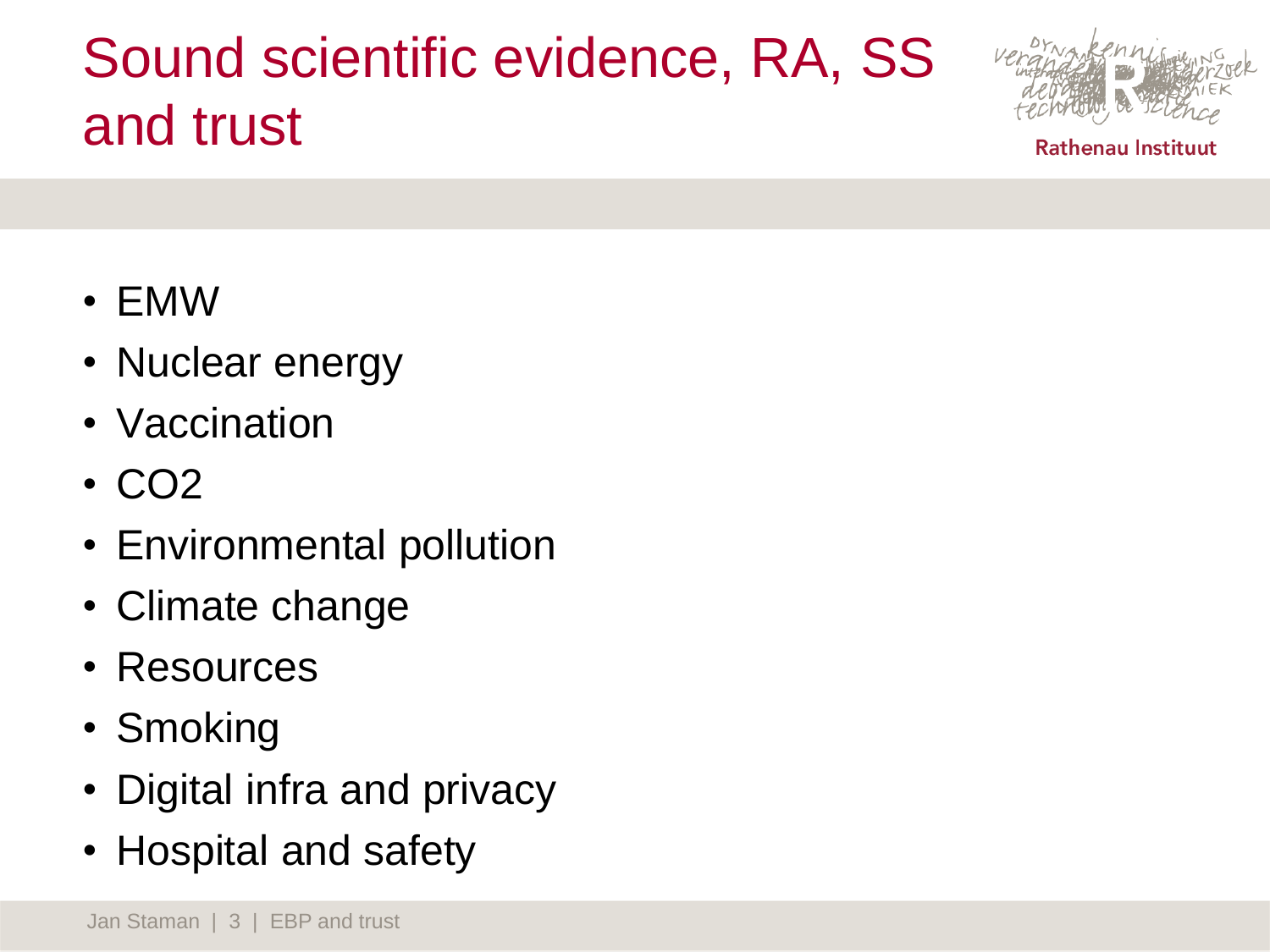

Technocratic approach, interests and politics; the regulators Domain.

#### **SSE**

The grand challenges; everyone's domain Political dossiers and scientific support Values, norms, interests, identity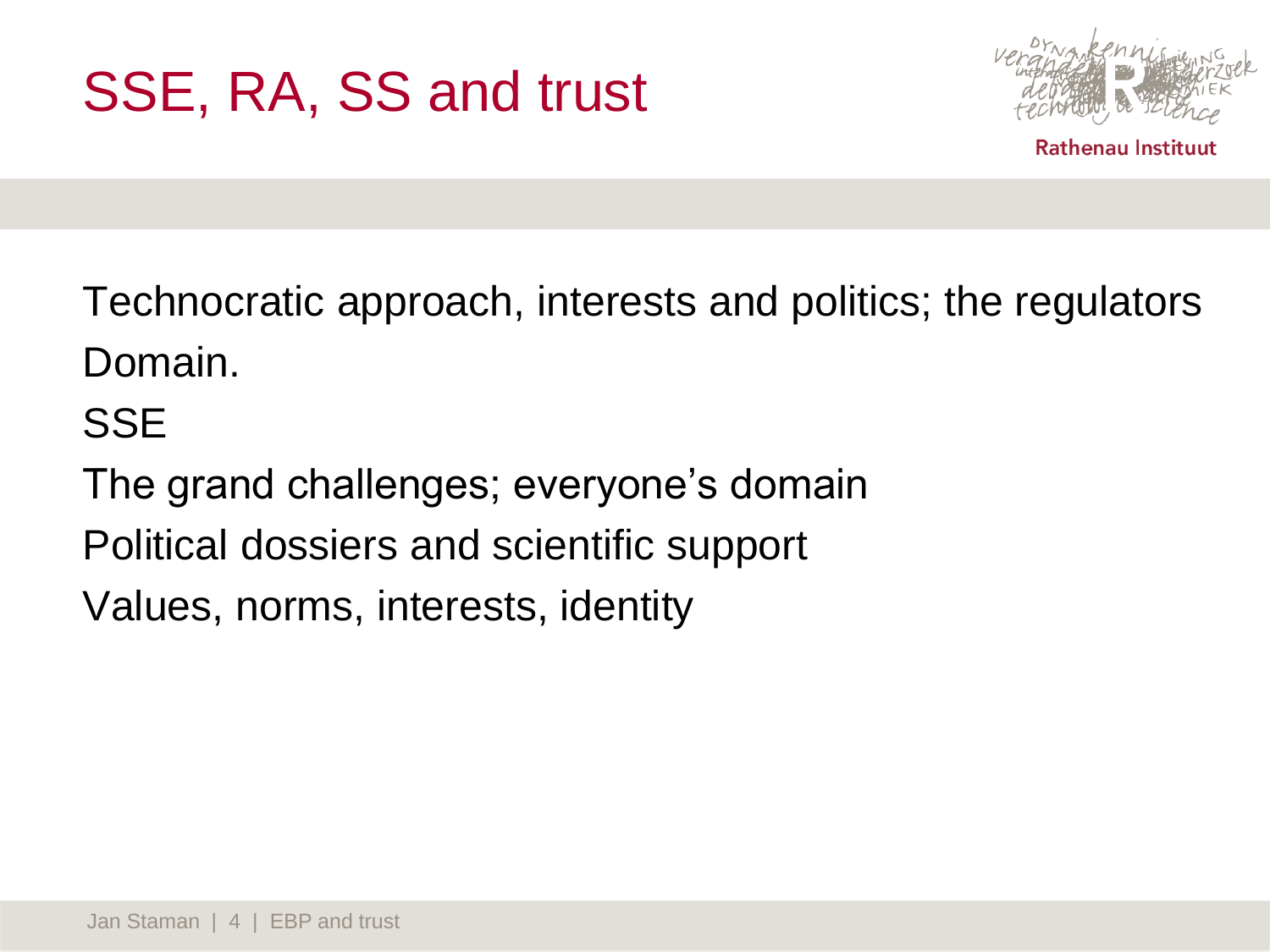# Systems in decline; Reframed problems



- The interface between science society and politics
- Disruptive Emergencies
- Wicked problems in Socio-technological practices
- Safety and security syndromes
- Recurrent Scandals and Incidents
- Levels of trust;
- Transitions and grand challenges
- Reframing the regulatory sciences by co-creation?
- Classical standard setting, grading and admission procedures will not disappear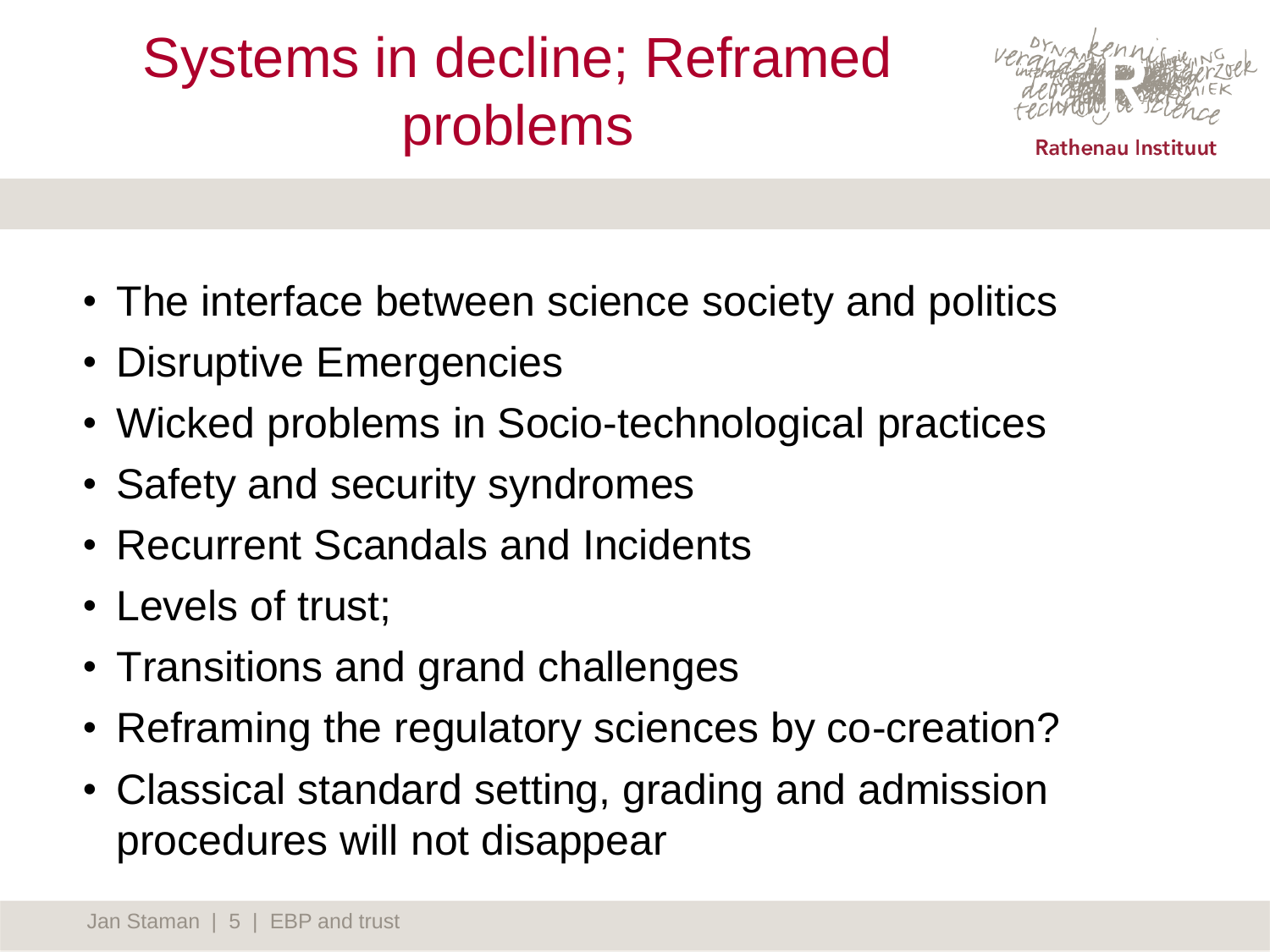



- EBM is not a model for EBP
- Standard setting and admission protocols neither
- EBP on behalf of the scientific community will always be contested
- The 'state of the art' contribution is sterile
- We need experts who are not afraid of grand challenges, wicked problems, political distress and proportionality assessment and interests
- Experts who know exactly who they are, what an expert's role is and what they can contribute